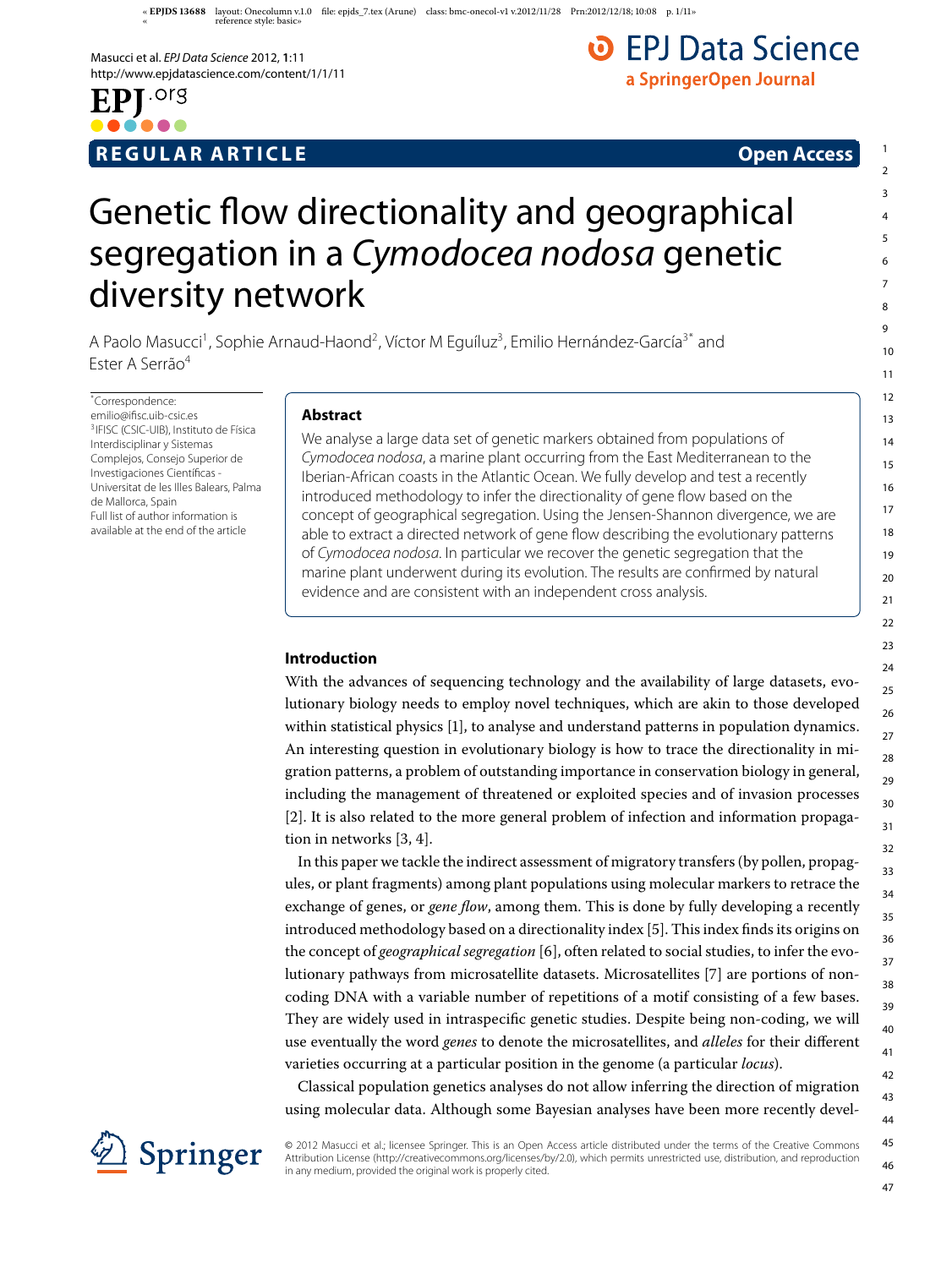1 2 3 oped to do so  $[8, 9]$  $[8, 9]$ , many require complex and time-consuming computing of the likelihood functions, restraining the ability to explore more than often too simple evolutionary scenarios and molecular models [10].

4 5 6 7 8 9 10 11 In the present study we analyse a dataset that presents evident cases of geographical segregation, such as island effects and we are able to show that the proposed methodology spots these islands, based on microsatellite data only and without any further geographical information or evolutionary assumption. In particular we use the information contained in microsatellite genetic markers from the entire geographic distribution of a marine plant species, *Cymodocea nodosa* (CN). This dataset has been selected because there is enough information to infer the past history of the gene flow based on the geographical distribution of genetic polymorphism [11], allowing the assessment of the usefulness of the new methods here described.

13 14 15 16 17 18 19 20 21 Understanding the pathways of gene flow along the Mediterranean-Atlantic transition zone was the main aim of this genetic dataset [\[](#page-10-10)11]. Based on presence/absence of alleles, this revealed that the flow of genetic information across the Mediterranean-Atlantic transition zone had most likely occurred westwards, because dominant Mediterranean alleles penetrate into the nearest Atlantic sites (Atlantic Iberia), but the opposite is not true, *i.e.* dominant Atlantic alleles are not found in any Mediterranean populations. This clear pattern of presence/absence of diagnostic alleles results in that this data set provides an ideal workbench to test and to develop a recently introduced method of inferring directionality of gene flow, here based on distances computed from the Jensen-Shannon divergence [12[\]](#page-10-11).

22 23 24 25 26 Network theory has already proved to be useful in the study of metapopulation systems dynamics [\[](#page-10-12)]. In particular it has been shown that the analysis of topological relationships between different populations carries fundamental information for the understanding of evolutionary dynamics [\[](#page-10-12)13]. It is important to further develop and test methodologies to extract reliable information-flow networks from biological datasets.

27 28 29 30 31 32 33 34 35 36 37 38 39 40 41 The method considered in this work introduces some novelties with respect to classical approaches, which have been already underlined in  $[5]$ . The gene flow network is extracted by means of a model-independent measure, which is a normalised version of the Jensen-Shannon divergence. An interesting aspect of the application of this method is that we extract the *gamete space* from the allele sequences and we perform the analysis in that space. *Gametes* are the mother and father sexual cells that fuse in a sexual reproduction event. The nuclear genetic information from the two gametes remain mostly separated in the daughter cell (in the different chromosomes of each chromosome pair) and subsequent cells originating from it, but sequencing techniques cannot identify which gene is coming from which gamete. From the observed alleles in each individual in our dataset we construct the set of possible gametes that could have originated such individual, and we apply our techniques to such gamete pool. The distance measure in the gamete space has to be considered more detailed than the one in the allelic space, since it takes into account the possible correlations between different loci. An extension of the method to include mutation effects can be easily obtained as better explained below.

42 43 44 45 46 Here we advance the method beyond its first application [\[](#page-10-4)5], in fully developing and verifying the directionality index methodology by introducing a test for the detected directionality significance. This is done with an ad-hoc randomization test. This method is independent of the way the genetic flow is extracted and can then be applied independently of the genetic distance used. The present analysis reveals that the methodology is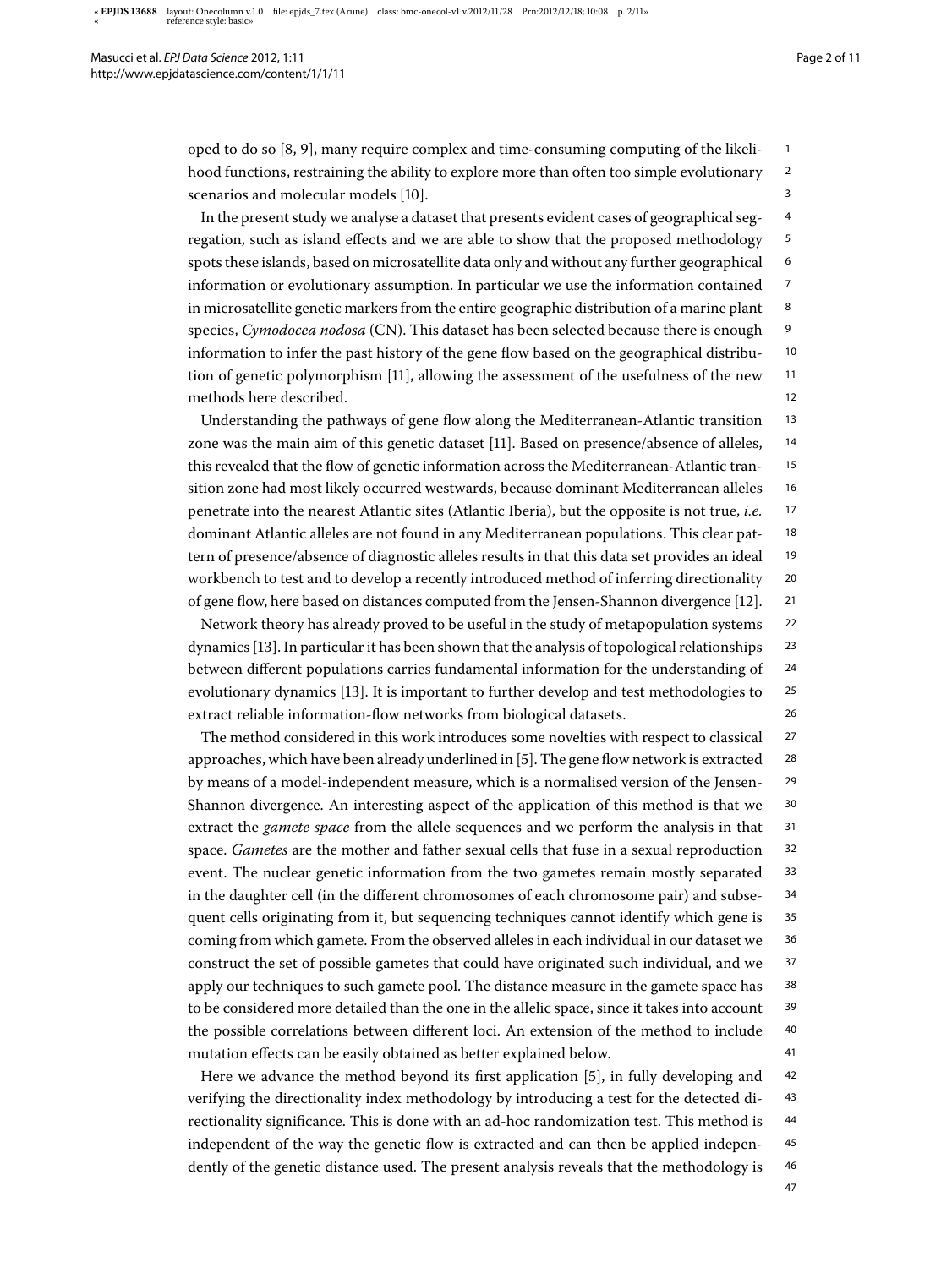2 efficient in cases of evident geographical segregation, for which the method was designed, while it is not efficient in detecting the direction of the flows where geographical segregation is not present.

Moreover in the *Additional file 1*, we give a detailed comparison of the distance method applied here with some of the most used genetic distance measures based on microsatel-lite analysis, such as the Nei distance [14[\]](#page-10-14), the Cavalli-Sforza distance [15], the Goldstein distance  $[14]$  $[14]$  and the average square distance  $[16]$  $[16]$ .

#### **Data and results**

#### **The genetic flow network**

11 12 13 14 15 16 17 18 19 20 Our dataset consists of *ramets* of *Cymodocea nodosa*. A ramet is a single plant shoot, whereas a *genet* is a genetic individual, or clone, derived from a single event of sexual recombination (*i.e.*, from a single seed) and having given birth through clonal growth to a population of ramets therefore sharing the same genome [17]. Ramets were sampled from 60 different meadows, distributed geographically between the Mediterranean basin and the Atlantic Ocean, covering the entire plant distribution [11]. This dataset is the one discussed in  $[11]$  $[11]$  with the addition of a few populations more recently sampled, as for example from Morocco. Among the 40 ramets taken at each site, after removal of genet  $(i.e.,$  clonal) repetitions the number of ramets available in the data set ranged from  $4$  to  $34$ per meadow. Hence each of the 845 ramets of the dataset represents a different clone.

21 22 23 24 25 26 27 We characterize each ramet by some microsatellite markers [\[](#page-10-6)7]. In particular, each ramet has been genotyped to identify in it  $n = 8$  pairs of alleles, *i.e.* pairs of microsatellites that occupy a specific position (locus) on the chromosomes, each element of the pair characterizing the same locus in the two homologous chromosomes arising from the maternal and paternal gametes in a sexual reproduction event. The number *n* of pairs of microsatel-lites used was selected for highest information content with minimum cost (see [\[](#page-10-10)11] and references therein), a standard microsatellite genotyping methodology.

28 29 30 31 To characterize the presence of gene flow between meadows we use the general net-work strategy [13, 18, 19[\]](#page-10-18), in which populations (here, the meadows) are nodes of a graph, and they are linked when significant relationships among them (indicating gene flow) are detected.

32 33 34 35 36 37 There are different ways to implement such inference of gene flow, mostly based on different types of distances [\[](#page-10-12)13[,](#page-10-17) 18, 20]. Here we use a methodology based on information theory [\[](#page-10-4)], which is especially suited to compare genetic data taken from populations of different sizes, taking into account not just properties of individual alleles but also the full information genotyped (including correlations among sites, linkage disequilibrium, for example).

We consider the set of meadows as a metapopulation system where each population is a meadow and each population element is an *n*-dimensional vector representing an equiprobable gamete of that meadow, where *n* is the number of loci.

41 42 43 44 45 46 To derive the gamete pool we notice that each ramet is characterised by a set of  $n =$  pairs (*a*, *b*) of alleles, each pair belonging to a given locus. Since it is not known *a-priori* which chromosome a given allele belongs to, we consider all the possible combinations of alleles between the *n* pairs, *i.e.*  $2^n = 256$  equiprobable gametes representing a single ramet. In this way our system becomes represented by  $845 \cdot 2^8 = 216,320$  points in an 8dimensional space. Each meadow can be characterised by a discrete probability function

47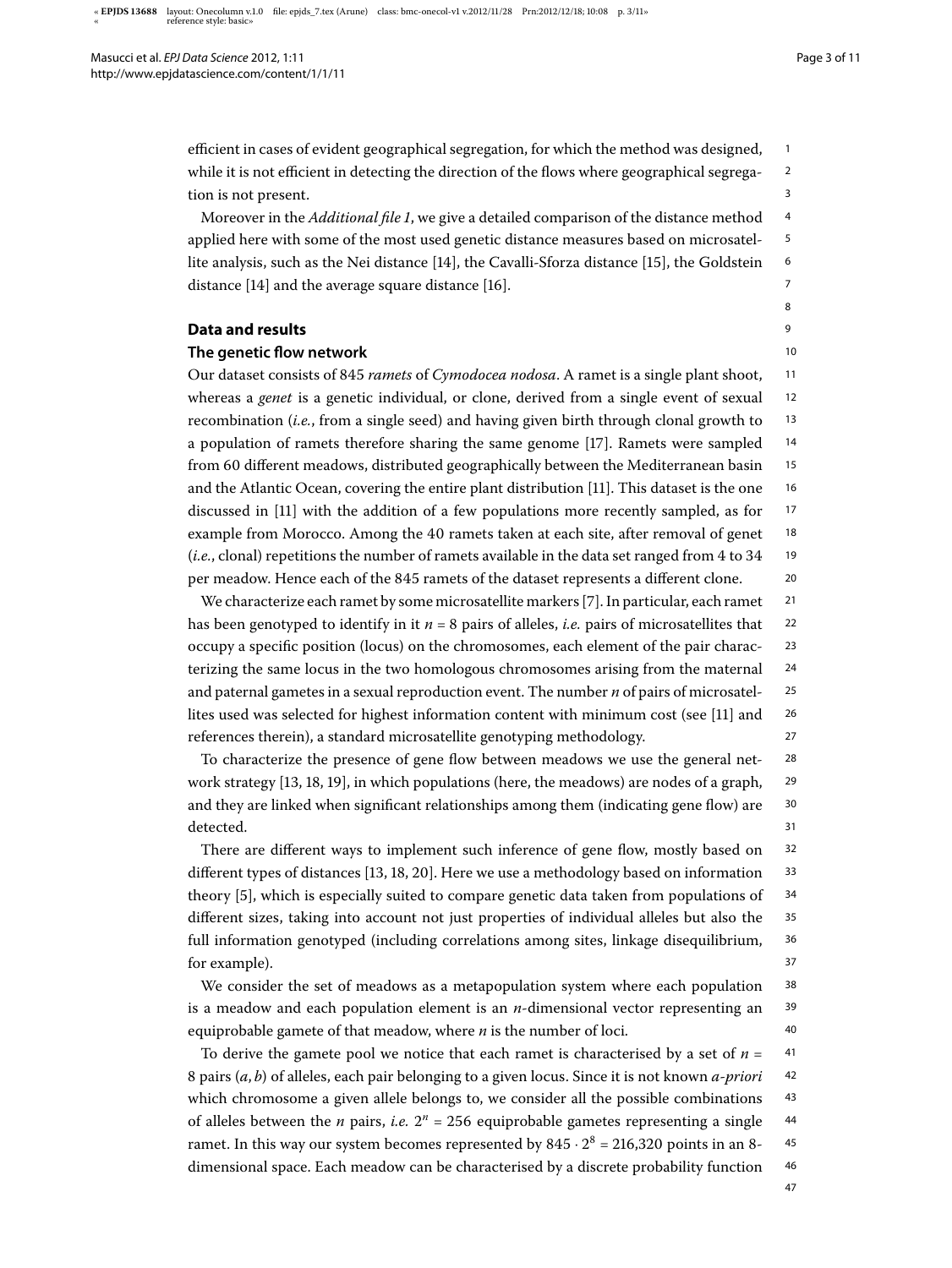1  $\overline{2}$  $P = P(\overrightarrow{x})$  assigning a relative weight to each of the possible gametes  $\overrightarrow{x}$  in *n-*dimensional space, *i.e. P* =  $P(\overrightarrow{x})$  is the probability to find the gamete  $\overrightarrow{x}$  in that meadow.

For each pair of meadows characterised by probability distributions  $P = P(\overrightarrow{x})$  and  $Q =$  $Q(\overrightarrow{x})$  we calculate the normalised Jensen-Shannon divergence

<span id="page-3-0"></span>
$$
JSD(P||Q) \equiv \frac{H(\pi_A P + \pi_B Q) - \pi_A H(P) - \pi_B H(Q)}{-\pi_A \ln \pi_A - \pi_B \ln \pi_B},
$$
\n(1)

with  $\pi_{A,B} = n_{A,B}/(n_A + n_B)$ ,  $n_i$  the sample size of meadow *i* and  $H(F) = -\sum_{\vec{x}} F(\vec{x}) \ln F(\vec{x})$ the Shannon index or entropy of distribution *F*.

The information-theoretic meaning of *JSD* is discussed in detail in [5[,](#page-10-4) 12, 21[\]](#page-10-20). We stress that *JSD* is a measure of difference between *P* and *Q* that takes into account the information on the gametes which are shared by both populations as well as the ones which are exclusive to one of them. This second capability is not present in other information-theoretic distances, such as the Kullback-Leibler divergence [\[](#page-10-11)12].

16 17 18 19 20 21 22 23 In the *Additional file* , we illustrate in detail the relationships between Eq. () and other classical measures to calculate genetic divergence. We want to stress that Eq.  $(1)$  $(1)$  is independent of any evolutionary assumption, *i.e.* it just calculates the punctual correlations within the meadows' attribute probability distributions. Nevertheless it is possible to relax and extend such a measure to include mutation effects, just considering the computation of the probability distribution in an *n*-dimensional sphere of a given radius, surrounding the point  $\overrightarrow{x}$  . Varying such a radius, it is then possible to coarse-grain the system at different resolutions.

24  $25$ 26 27 28 *JSD* distances are calculated among all pairs of meadows. Smaller distance implies stronger genetic identity among the meadows. By selecting a particular threshold value for the distance we can represent the genetic flow as a network  $[5, 13]$  in which meadows with smaller *JSD* distance appear linked. As we increase the threshold we observe how the different linked clusters of populations become larger and merge.

29 30 31 32 33 34 A convenient threshold to use is the percolation threshold [13], at which a connected path across the whole geographic area first appears. The network fragments for threshold values below the percolation threshold, while the genetic flow spanning the network remains robust above it. At this point different clusters, and subclusters, representing sets of meadows with important internal gene flow, and gene paths among them, can be identified.

35 36 37 38 39 40 41 In Figure 1 we show the network at the percolation threshold, when the major components in the network connect. As we can see the purely topological genetic flow network accurately reflects the geographical locations to which the different meadows belong. There are well connected clusters representing Senegal, Mauritania, Canaries and Madeira, then we have the other large cluster spanning within the Mediterranean meadows. Between those two big clusters we find the Atlantic Iberian meadows and the Moroccan meadows.

42 43 44 45 46 While this representation is interesting to understand the effectiveness of *JSD* as a genetic divergence measure, it also confirms the findings of [11] regarding the main evolutionary scenario for CN. To see that we plot in Figure 2 the connected clusters that form when increasing the distance threshold. We interpret that the first populations to merge when the genetic distance threshold is raised from zero are the ones that differentiated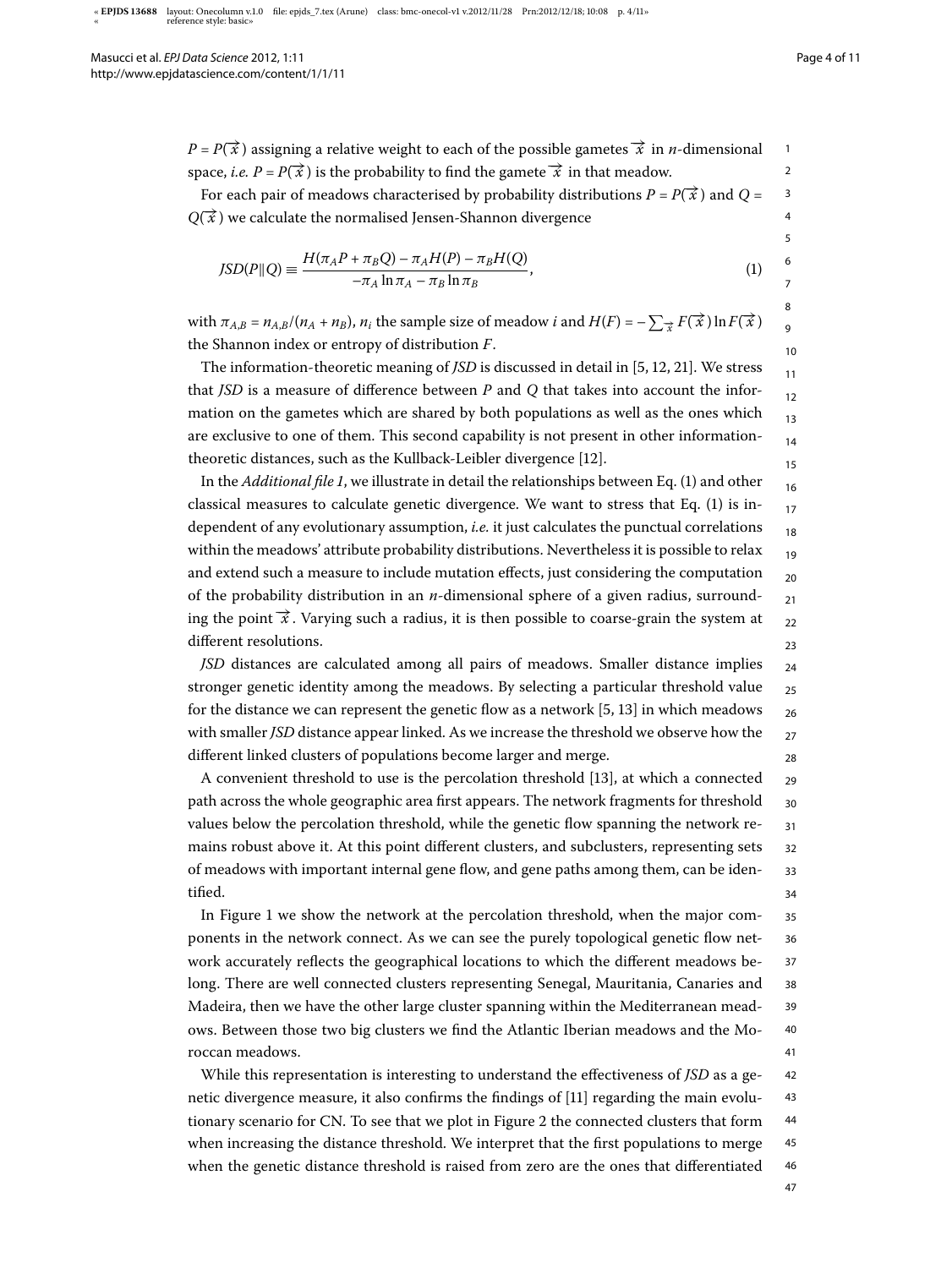#### Masucci et al. *EPJ Data Science* 2012, 1:11 **Page 5 of 11** Page 5 of 11 <http://www.epjdatascience.com/content/1/1/11>



<span id="page-4-0"></span>19 20 21 22 23 24 25 26 27 28 29 30 31 32 33 34 35 36 37 more recently. Then small genetic divergences correspond to the most recent time of divergence. In our analysis we observe that the first meadows to be connected are the ones South of the Canaries, while the ones that are more distant are the ones in Greece (those do not appear in the figure, since they are not connected until higher distance thresholds), with a range of intermediate distances in between. Then we can infer an evolutionary dynamics that starts in the Greek Sea, goes to the main Mediterranean basin and then spreads in the Atlantic. This coincides with the ancient history of habitat colonization by this species inferred in [\[](#page-10-10)11], which proposes that the species originated in the eastern Mediterranean by divergence from its close relative in the Indian Ocean/Red Sea and colonized the western Mediterranean and Atlantic by spreading westwards. Moreover the fact that Senegal and Mauritania cluster strongly with the Canaries and Madeira, in respect to the weak clustering of the Canaries with Morocco and the Iberian Atlantic, is in agreement with the evolutionary scenario previously suggested on the basis of biogeographical information. These findings are also in agreement with the possible extinction of meadows in Morocco and Iberia during the last glacial maximum, that was accompanied by a drop in sea surface temperatures below the range at which CN commonly occurs, and by a drop of sea level that changed coastline morphology  $[22]$  $[22]$ , that would have been followed by colonization of this region by an admixture of Atlantic and Mediterranean genetic types [\[](#page-10-10)11].

#### 38 39

#### **Inferring genetic flow directionality**

40 41 42 43 44 45 46 The second part of the analysis is about inferring the directionality of the detected gene flows. The main question we pose is: 'is it possible to understand which is the source and which the sink in a given genetic channel?'. To understand this, we further develop the technique introduced in [5[\]](#page-10-5) based on geographical segregation  $[6]$ . We say that a population is segregated when it contains elements (gametes in our case, but this could equally be applied to alleles, as shown in the *Additional file* ) quite exclusive and distinct from the rest of populations, and elements common in other populations are not so abundant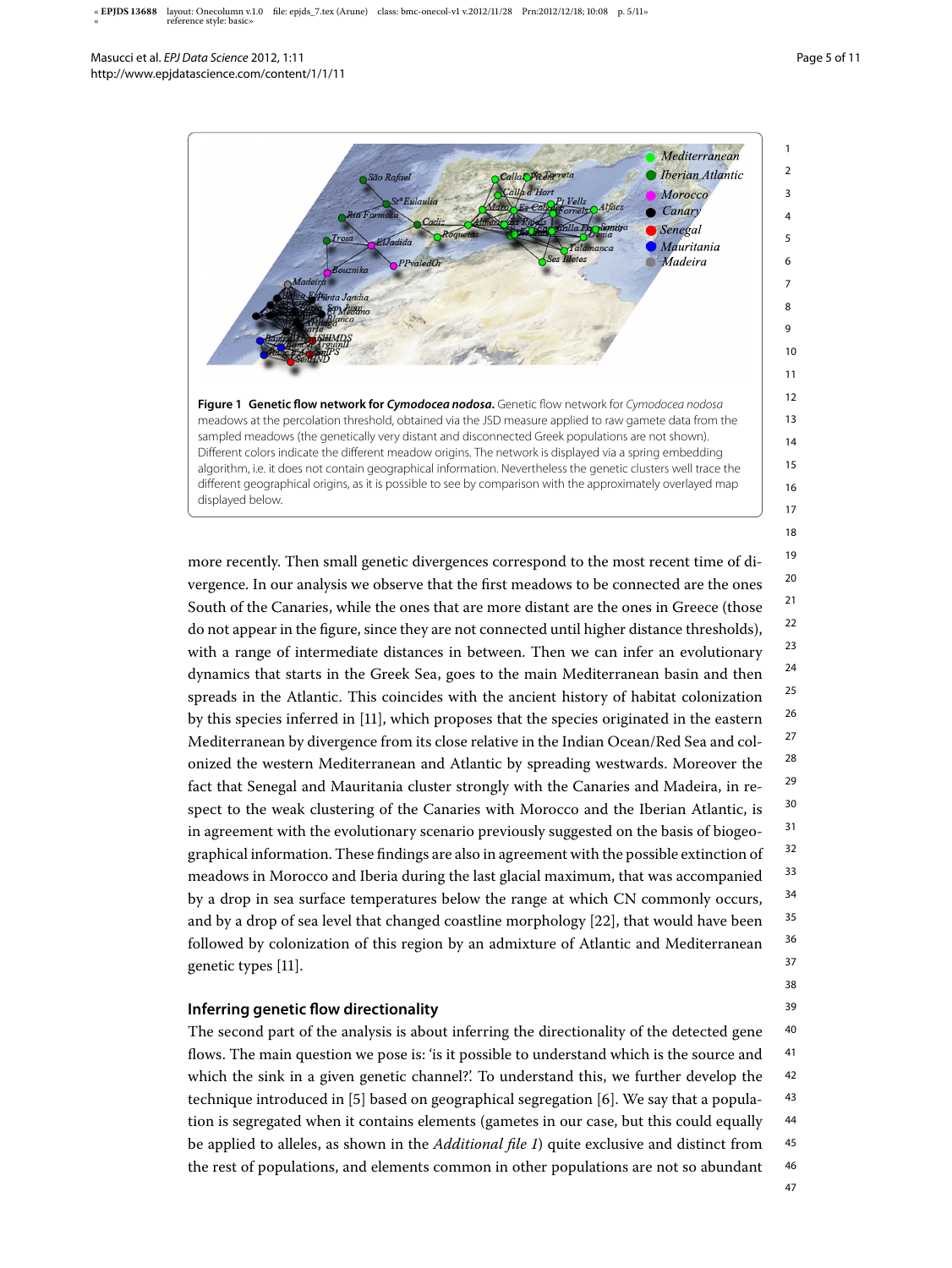#### Masucci et al. *EPJ Data Science* 2012, 1:11 **Page 6 of 11** Page 6 of 11 <http://www.epjdatascience.com/content/1/1/11>



<span id="page-5-0"></span>here. The main reasoning resides on the observation that a population which is initially segregated will not maintain its character if it is open to receive gametes from other different ones. It will remain segregated only if there is no gene exchange or if there is some but the population acts as a source.

 In terms of frequency distributions, these are peaked on particular elements in segregated populations, whereas distributions are more unstructured in those acting as sinks receiving genes from different sources. Between any pair of populations among which a genetic flow has been detected (as described in the previous section, this occurs when their genetic distance is smaller than the given percolation threshold), a directionality index *IPQ* is defined between meadows characterized by gamete distributions *P* and *Q*. It takes into account the different segregation state of the pairs of populations by means of the respective Shannon information indices, corrected for their different sizes and number of common elements.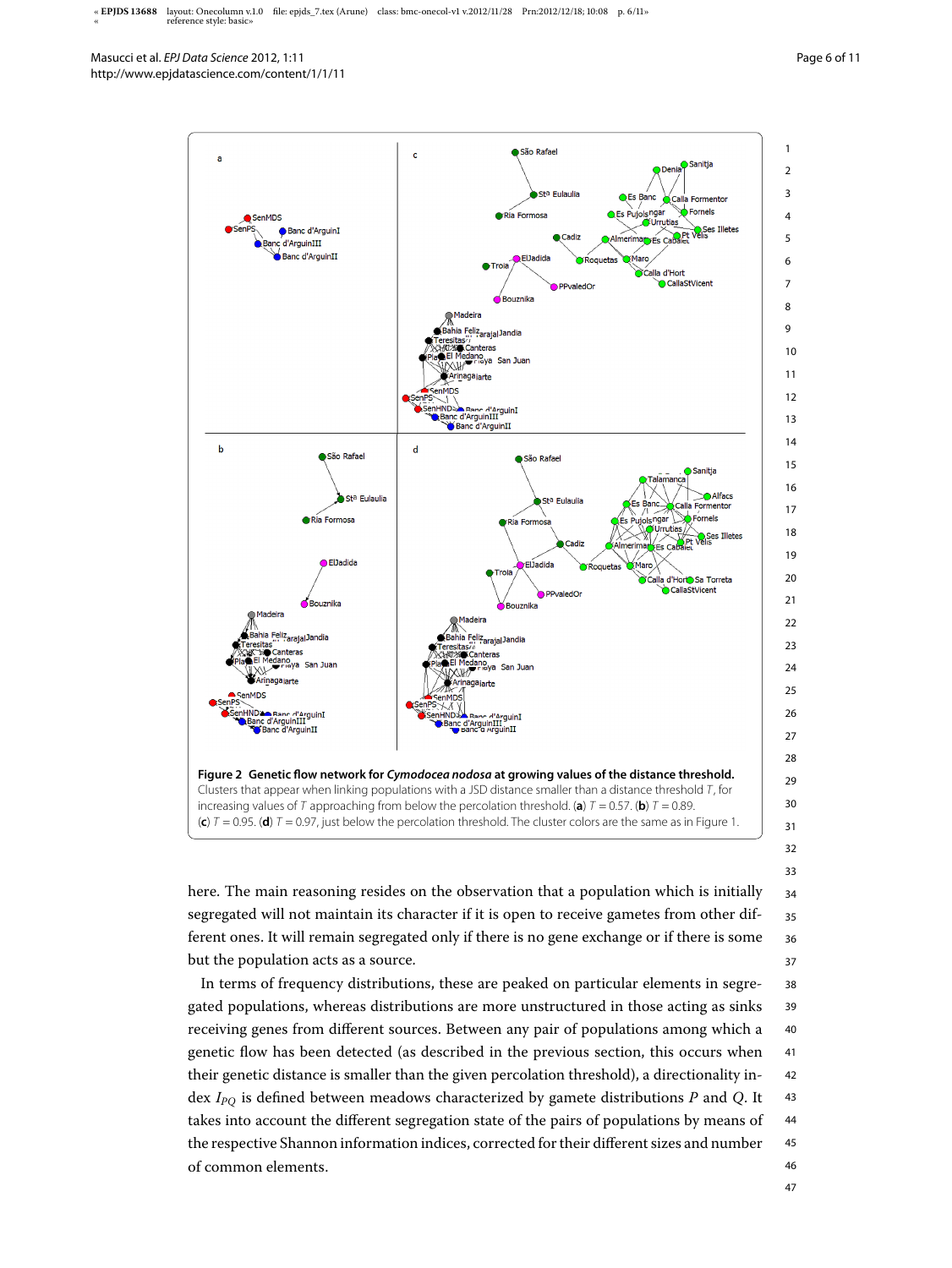1 2 3 4 5 6 7 8 9 10 11 12 To be more precise, given the two populations characterized by *P* and *Q* let us denote by  $D_p$  the set of different gametes present in the first population,  $D_Q$  the ones present in the second,  $X = D_P \cup D_Q$  the total set between both populations, and  $J = D_P \cap D_Q$  the set of common gametes (that we assume to be non-empty). We denote by  $\mu_p$  the fraction between the number of gametes common to both populations with respect to the total number of gametes in the first one, and analogously we define  $\mu<sub>O</sub>$  as the fraction of common gametes between both populations with respect to the total number of gametes in the second one. We have  $0 < \mu_{P,Q} \le 1$  and if  $\mu_P$  or  $\mu_Q$  is close to one, it means that the shared alleles are the dominant part of the corresponding population. Let us denote by  $P_J = P_J(\vec{x})$  , with  $\overrightarrow{x} \in J$ , the frequency distribution of the alleles in the first population, normalized to unity when summing over all the common alleles (the *J* set), and analogously we define  $Q_J = Q_J(\vec{x})$ , with  $\vec{x} \in J$ .

With these definitions, the directionality index is defined as [\[](#page-10-4)5]:

$$
I_{PQ} \equiv -\operatorname{sign}\left[\frac{H(P_J)}{\mu_P} - \frac{H(Q_J)}{\mu_Q}\right],\tag{2}
$$

where *H* is the Shannon index of the distributions, as defined in the previous subsection.

If  $I_{PO} = 1$  we can infer a direction of the genetic flow from the first to the second population, whereas  $I_{PO} = -1$  indicates the reverse flow. The idea is that the net flow of gametes is from the less entropic (*i.e.*, less diverse, more segregated) populations towards the more entropic, properly adjusting for the different sizes and fraction of common alleles. Very diverse populations cannot be sources of only very specific gametes, and they are more likely to be sinks, whereas the reverse will be true for segregated populations. Large width of gamete distributions may be an indicator of large diversity, but it is better to use the Shannon information as a more robust indicator of diversity. For more information about our directionality indicator we refer to [5[\]](#page-10-4).

#### *Significance test of the detected directions*

The idea of tracing the directionality of gene flow via a measure of geographical segregation turns out to be a delicate point. First of all this method is applicable in case there are traces of segregation in the subset of shared gametes of the considered meadow. After that we have to understand if the difference in the segregation indexes between the two meadows in consideration is large enough to let us infer a direction for the genetic flow.

34 35 36 37 38 39 40 41 To address these points first we should remember that the data set used to infer directionality is not the whole set of gametes, as used for network construction, but just those gametes that are shared by the two samples in consideration. A convenient way to quantify the number of shared gametes is by means of the proportion  $\mu_p$  of shared gametes between populations characterized by distributions *P* and *Q*, with respect to the total number of gametes in the population characterized by *P*. We emphasize that  $\mu$ <sup>*p*</sup> is not only a property of population *P*, but of the pair of populations being compared. This proportion should be non-negligible in order to infer reliable conclusions for the flow directionality.

42 43 44 45 46 Second, to understand if the detected directionality  $I_{PO}$  between two meadows of size  $n_1$ and  $n_2$  is a sign of segregation or it is a random effect, we first measure the magnitude for the directionality index *IPQ* and then we measure it again after having shuffled the sample. To shuffle the sample we consider two meadows of size  $n_1$  and  $n_2$  and we fill them randomly with the genets extracted from the original two meadows. We repeat this operation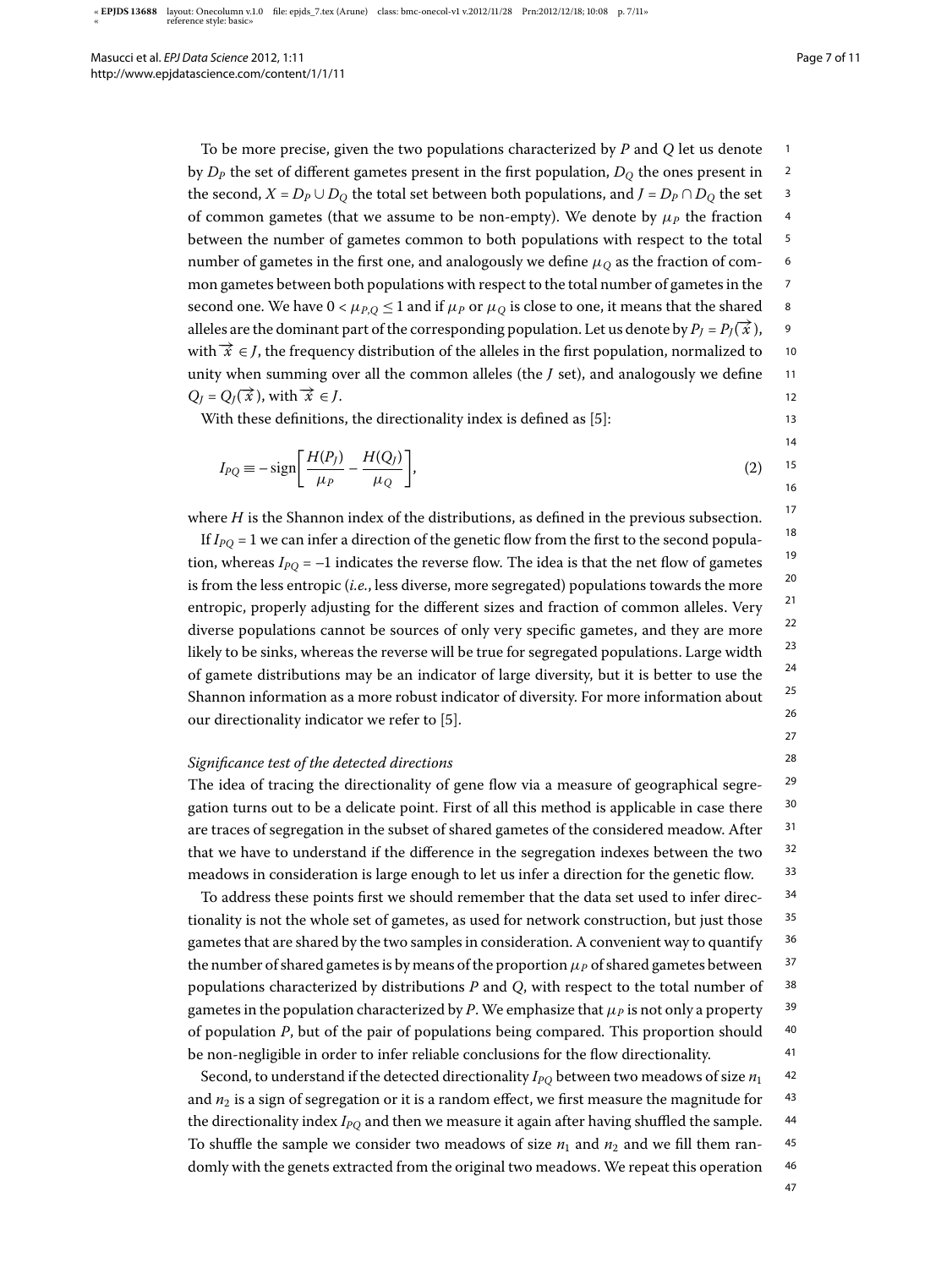#### Masucci et al. *EPJ Data Science* 2012, 1:11 **Page 8 of 11** Page 8 of 11 <http://www.epjdatascience.com/content/1/1/11>

<span id="page-7-0"></span>

1,000 times, so to obtain an estimation of the distribution for the randomised directionality index, which turns out to be Gaussian. From there one gets the average randomised directionality index  $I_{PQ}^R$  and its standard deviation  $\sigma_R$ .

The ratio  $R = |I_{PQ} - I_{PQ}^R|/\sigma_R$  gives us the number of standard deviations (sd) the measured segregation index is far from the expected one in a random situation. For instance obtaining a value of *R* larger than 2.58 has a probability  $p < 0.01$  of being explained by randomness.

#### **Results**

27 28 29 30 31 To have a better statistical sample, we group the elements of the clusters shown in Figure into single populations. Since we are interested in retrieving the directionalities of gene flow, we cluster the meadows according to their geographical origin. Nevertheless such a clustering is not significatively different from the one that would be obtained via a technique based, for example, on modularity minimization [23[\]](#page-10-22).

32 33 34 35 36 37 38 In Figure 3 we show the results for the directional analysis. The widths of the arrows are proportional to *R*, quantifying the significance of the relationship. The genetic flow directionality traces are found to be significant in terms of *R* and  $\mu$  (see Table 1[\)](#page-8-0) from the Spanish Coast and Sicily to the Balearic Islands, from the African coast to the Canary Islands and Madeira, from the East (Mediterranean) Spanish Coast to the West (Mediterranean) Spanish Coast and from Morocco to the Iberian Atlantic. These results agree with expectations from inferences based on allele presence/absence by [\[](#page-10-10)11] and [24].

39 40 41 42 43 These results tell us that the method correctly identifies phenomena of geographical segregation. This phenomenon is typical for islands, where it is not easy for species to genetically mix with far away populations. Then we can see that all the islands in the studied sample are identified as sinks of the genetic flow. Also the main east toward west spread trend has been identified by this methodology.

44 45 46 In contrast with the recent events of gene flow, this method is not efficacious to trace the directionality from the Mediterranean basin to the Atlantic, a much more ancient process that took place before all the glacial range shifts and post-glacial recolonization migra-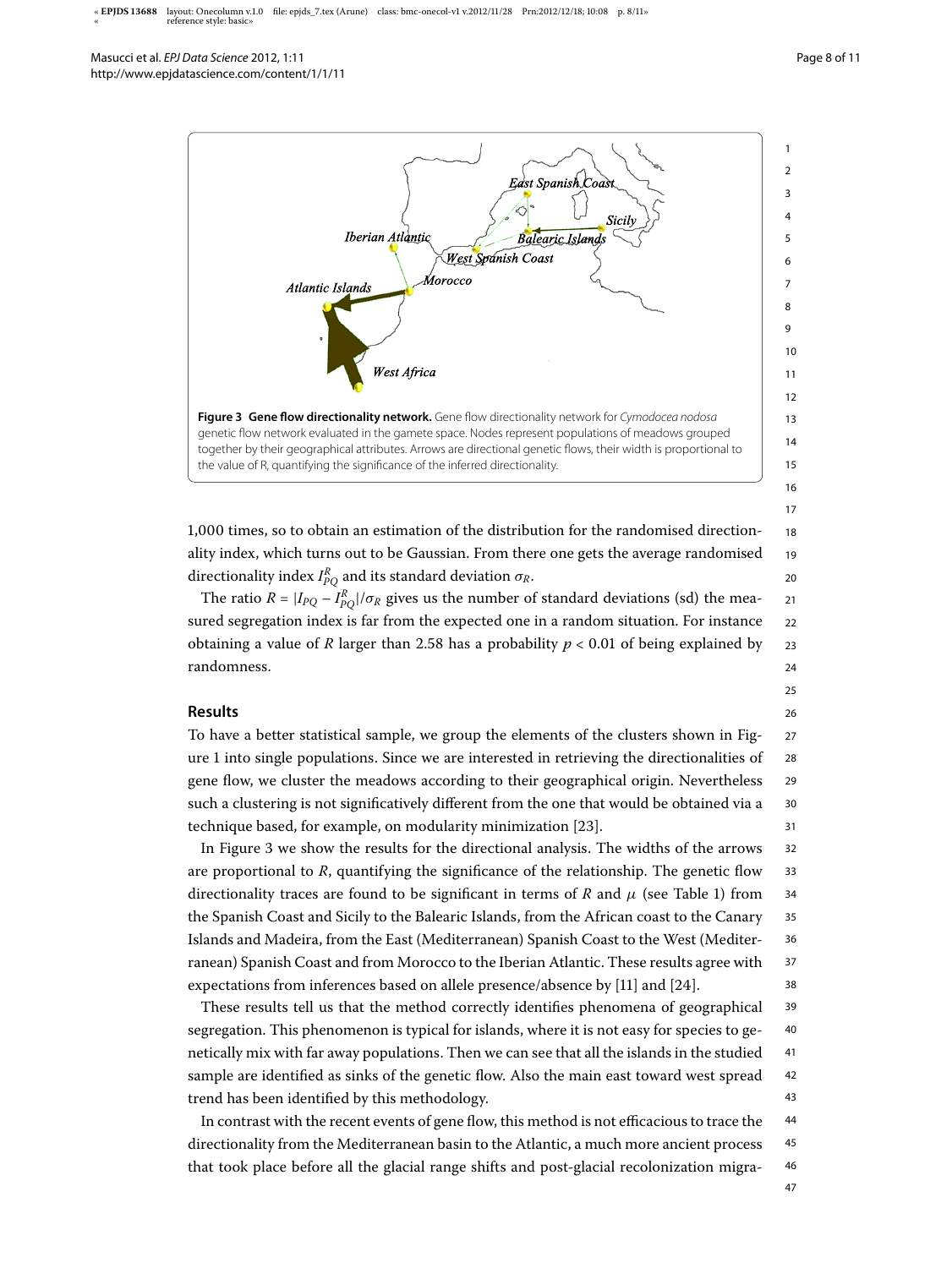#### <span id="page-8-0"></span>**Table 1 Results of the randomization test for the directionality analysis**

| Link P-O | R      | μp   | μo    |
|----------|--------|------|-------|
| WA-AI    | 442.48 | 0.26 | 0.01  |
| MO-AI    | 159.16 | 0.03 | 0.004 |
| $SI-BI$  | 65.45  | 0.02 | 0.008 |
| ESC-BI   | 15.64  | 0.17 | 0.06  |
| $SI-BI$  | 65.45  | 0.02 | 0.008 |
| MO-IA    | 13.61  | 0.07 | 0.03  |
| ESC-WSC  | 4.92   | 0.09 | 0.07  |
| WSC-BI   | 4.4    | 0.24 | 0.13  |

Only the significant ( $p < 0.01$ ) directionalities are listed. In the first column the population pairs, in the second column the value of R calculated over 1000 replicas, in the third column *μ*<sub>P</sub>, in the fourth column *μ*<sub>O</sub>. The acronyms stand for: WA: West African coast, AI: Atlantic islands, MO: Morocco, SI: Sicily, BI: Balearic Islands, ESC: East Spanish coast, IA: Iberian Atlantic, WSC: West Spanish coast.

tions, since there is no trace of segregation in that case. Directionality of the genetic flow, at such ancient scales, cannot be spotted with this technique.

#### **Discussion**

The directional network resulting from this analysis is in agreement with diverse and converging information on historical fluctuation of species ranges along the Mediterranean-Atlantic transition zone, associated to paleoclimatic events, putative recolonization pathways and secondary contact zones inferred from biogeographic analysis on various taxa, and expectation derived from oceanographic modeling.

 $23$ 24  $25$ 26 27 28 29 30 31 32 33 34 35 36 37 38 The directed network (Figure 3) reveals a clear trend of gene flow of South-Western preferential migration pathways from the Western and central Mediterranean meadows towards the Almeria-Oran front (an oceanographic feature east of the Gibraltar strait). This coincides with the gene flow paths that were previously hypothesized on the basis of many private alleles found in the Atlantic that do not enter this transition zone, whereas Mediterranean polymorphism was much more shared with populations from the transi-tion zones [\[](#page-10-10)11]. Modeled Lagrangian dispersal trajectories across the East-West Mediterranean divide [\[](#page-10-24)]) from March to June, the fruit dispersal season for *Posidonia oceanica* (which flowers in the winter), support a main trend of particle exchange toward West in the Mediterranean [26]. This was associated to a lack of dispersal expected toward Sicily and the Eastern part of the Mediterranean, as predicted from the prevailing current directions. Despite having a different reproductive season (flowering in spring, seeds produced in summer) and seeds that develop buried in the sediment and are not expected to disperse with currents, CN is likely to disperse via reproductive plant fragments, drifting along these same current directions, in agreement with the inferences of the present directionality flow network analysis, from Sicily westwards.

39 40 41 42 43 44 Besides this direction of the Mediterranean flow toward the Almeria-Oran populations, a second major result with the presented methodology is the confirmed lack of input of the Atlantic into the Mediterranean. Preferential pathways of migration within the Atlantic show strong directionality of flow from Western Africa and Morocco toward the Canary Islands, and from Morocco toward Iberian Atlantic populations of the transition zone, with no sign of any entrance of Atlantic flow into the Mediterranean.

45 46 In summary, the directed network built here confirms a dominant direction of fluxes with an East-West direction in the Mediterranean from Sicily and Spain toward South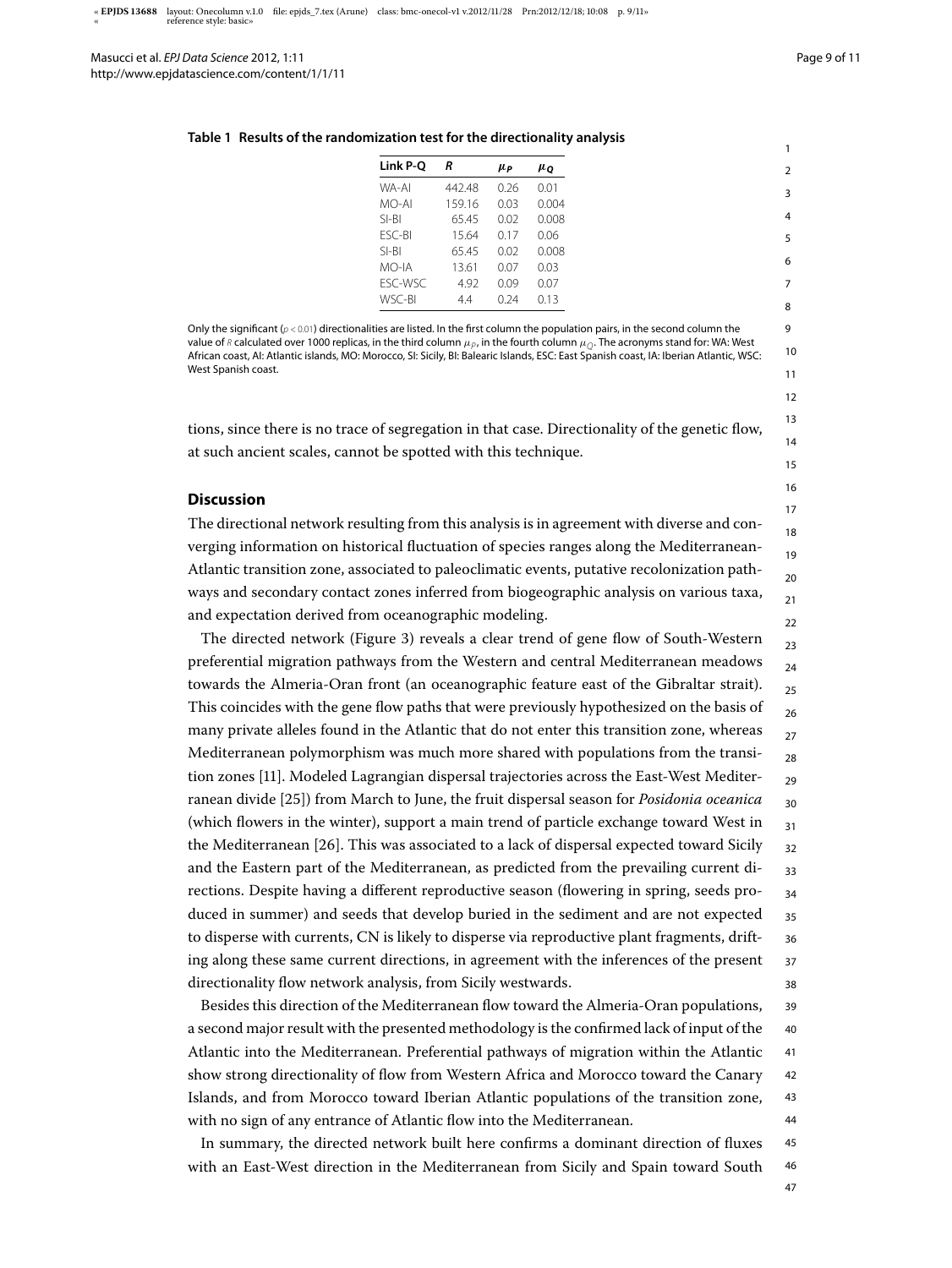1  $\overline{2}$ 

Western meadows and Almeria-Oran Front, and the lack of mirror exchange from the Atlantic toward the Mediterranean.

3 4 5 6 7 8 9 10 11 12 13 14 15 16 17 18 A phenomenon that can confound some of our techniques is that of a genetic bottleneck. This consists of a large reduction of population size, which leads also to a much decreased diversity because of genetic drift  $[27]$  $[27]$ . This happens for example if only a few individuals colonize a new island (founder effect) and expand there. The recovered new population has small diversity, with the potential to be identified as a 'source' although in fact it has been the receiver of the gene flow. Fortunately this is not a problem because our methodology does not compute the directionality index for all pairs of populations, but only among those with a strong similarity, as measured by the JSD distance. Our measure of genetic flow will give a very small value in the case mentioned above. In addition, even if a recent and strong bottleneck (*i.e.* contemporary to the sampling) or a recent re-expansion post-bottleneck may transitorily induce 'source-like' characteristics in the distributions, such distributions would display a characteristic lack of polymorphism in the first case, and a typical genetic signature on the distribution of polymorphism and divergence in the latter that will be easily detected by available population genetics tools [28[,](#page-10-27) 29]. A careful examination of data should thus allow discarding such confounding factor or pointing it as a possible alternative explanation of directionally detected with our methods.

19 20 21 22 23 24 We stress that the data treatment presented in this paper is independent of evolutionary assumptions, but that it can be easily extended to include mutation. This can be done, as we already point out, coarse-graining the probability space in function of a simple parameter indicating the resolution with which we distinguish different gametes. Then varying this parameter it is possible to study the evolutionary paths at different time windows, but further research in this direction is needed to better implement these points.

25 26 27 28 While the present research is about genetic flow dynamics, the whole information flow/directionality index method has a wider range of application, from metapopulation systems to social dynamics and more in general it can be relevant whenever a given population can be represented by vectors of attributes in a symbolic space.

<span id="page-9-3"></span><span id="page-9-1"></span>29 30 31 A set of Mathlab routines implementing the network analysis described here can be found in  $[30]$ .

<span id="page-9-2"></span><span id="page-9-0"></span>**Competing interests** The authors declare that they have no competing interests. **Authors' contributions** APM developed the methodology and performed the analyses. SAH and EAS provided the data and the biological interpretations. VME and EHG contributed to the methods and to the analyses. All authors participated in the writing of the paper. **Author details**

<sup>1</sup>Centre for Advanced Spatial Analysis, University College of London, London, UK. <sup>2</sup>Département Étude des Ecosystèmes Profonds-DEEP, Laboratoire Environnement Profond-LEP, Institut Français de Recherche pour l'Exploitation de la MER, Centre de Brest, France. 3IFISC (CSIC-UIB), Instituto de Física Interdisciplinar y Sistemas Complejos, Consejo Superior de Investigaciones Científicas - Universitat de les Illes Balears, Palma de Mallorca, Spain. <sup>4</sup>CCMAR, CIMAR-Laboratório Associado, Universidade do Algarve, Gambelas, Faro, 8005-139, Portugal.

#### **Acknowledgements**

We thank Filipe Alberto for supplying the data, and discussing the results. Supported by Ministerio de Economía y Competitividad (Spain) and Fondo Europeo de Desarrollo Regional through projects FISICOS (FIS2007-60327) and MODASS (FIS2011-24785). SAH acknowledges support from the ANR Clonix project. Publication fee has been covered partially by the CSIC Open Access Publication Support Initiative through its Unit of Information Resources for Research (URICI).

Received: 18 June 2012 Accepted: 14 November 2012 Published: 28 November 2012